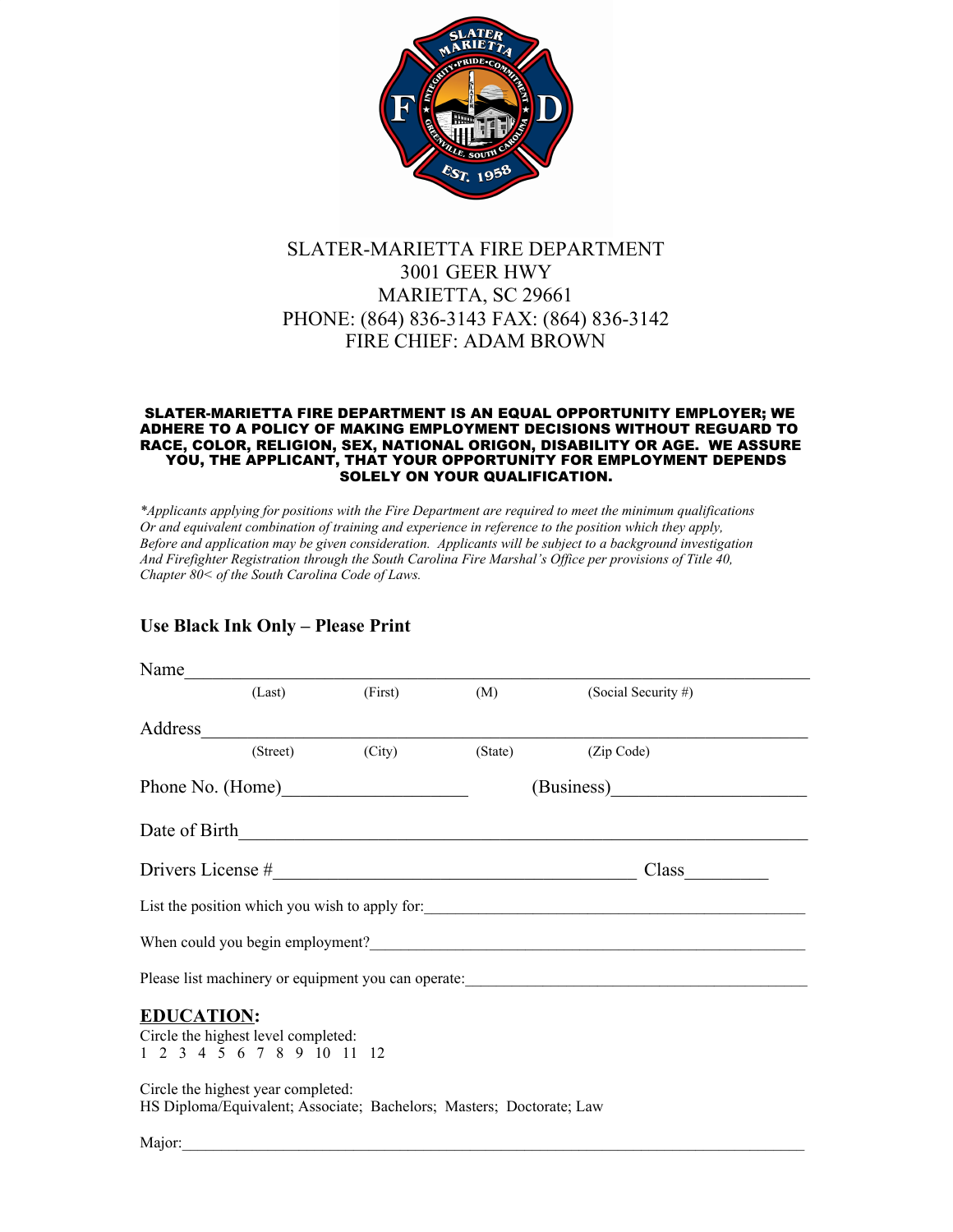Please list any job related certifications or license you currently hold:

| Have you ever been convicted of a crime other than a minor traffic violations? |                 |                  |             |  |  |
|--------------------------------------------------------------------------------|-----------------|------------------|-------------|--|--|
| Date                                                                           | Where Convicted | Nature of Charge | Disposition |  |  |

 $\mathcal{L}_\mathcal{L} = \{ \mathcal{L}_\mathcal{L} = \{ \mathcal{L}_\mathcal{L} = \{ \mathcal{L}_\mathcal{L} = \{ \mathcal{L}_\mathcal{L} = \{ \mathcal{L}_\mathcal{L} = \{ \mathcal{L}_\mathcal{L} = \{ \mathcal{L}_\mathcal{L} = \{ \mathcal{L}_\mathcal{L} = \{ \mathcal{L}_\mathcal{L} = \{ \mathcal{L}_\mathcal{L} = \{ \mathcal{L}_\mathcal{L} = \{ \mathcal{L}_\mathcal{L} = \{ \mathcal{L}_\mathcal{L} = \{ \mathcal{L}_\mathcal{$  $\mathcal{L}_\mathcal{L} = \{ \mathcal{L}_\mathcal{L} = \{ \mathcal{L}_\mathcal{L} = \{ \mathcal{L}_\mathcal{L} = \{ \mathcal{L}_\mathcal{L} = \{ \mathcal{L}_\mathcal{L} = \{ \mathcal{L}_\mathcal{L} = \{ \mathcal{L}_\mathcal{L} = \{ \mathcal{L}_\mathcal{L} = \{ \mathcal{L}_\mathcal{L} = \{ \mathcal{L}_\mathcal{L} = \{ \mathcal{L}_\mathcal{L} = \{ \mathcal{L}_\mathcal{L} = \{ \mathcal{L}_\mathcal{L} = \{ \mathcal{L}_\mathcal{$ 

### **EMPLOYMENT HISTORY**

Note:

- 1. Resumes are accepted, but applications must be filled out in its entirety.
- 2. Incomplete applications will not be processed
- 3. Begin with your most recent position. List all military service, if any.

| Name of Company:    |                                               | Phone:                                        |
|---------------------|-----------------------------------------------|-----------------------------------------------|
| Address:            |                                               | Employed From: To: Title: Title:              |
| Reason For Leaving: |                                               |                                               |
|                     |                                               | Name and Title of Supervisor: May we contact? |
| Duties:             |                                               |                                               |
| Name of Company:    |                                               | Phone:                                        |
| Address:            |                                               |                                               |
|                     |                                               | Employed From: To: Title: Title:              |
| Reason For Leaving: |                                               |                                               |
|                     | Name and Title of Supervisor: May we contact? |                                               |
| Duties:             |                                               |                                               |
| Name of Company:    |                                               | Phone:                                        |
|                     |                                               |                                               |
|                     |                                               | Address:<br>Employed From: To: Title: Title:  |
| Reason For Leaving: |                                               |                                               |
|                     | Name and Title of Supervisor: May we contact? |                                               |
| Duties:             |                                               |                                               |

List three (3) references, who are not relatives, that you have known for at least two Years. Complete mailing address required.

| Name: | Address: | Phone: |
|-------|----------|--------|
| Name: | Address: | Phone: |
| Name: | Address: | Phone: |

### **RELATED TRAINING**

List all South Carolina Fire Academy, National Fire Academy, or NFPA Courses

| Cert: | Cert: |
|-------|-------|
| Cert: | Cert: |
| Cert: | Cert: |
| Cert: | Cert: |
| Cert: | Cert: |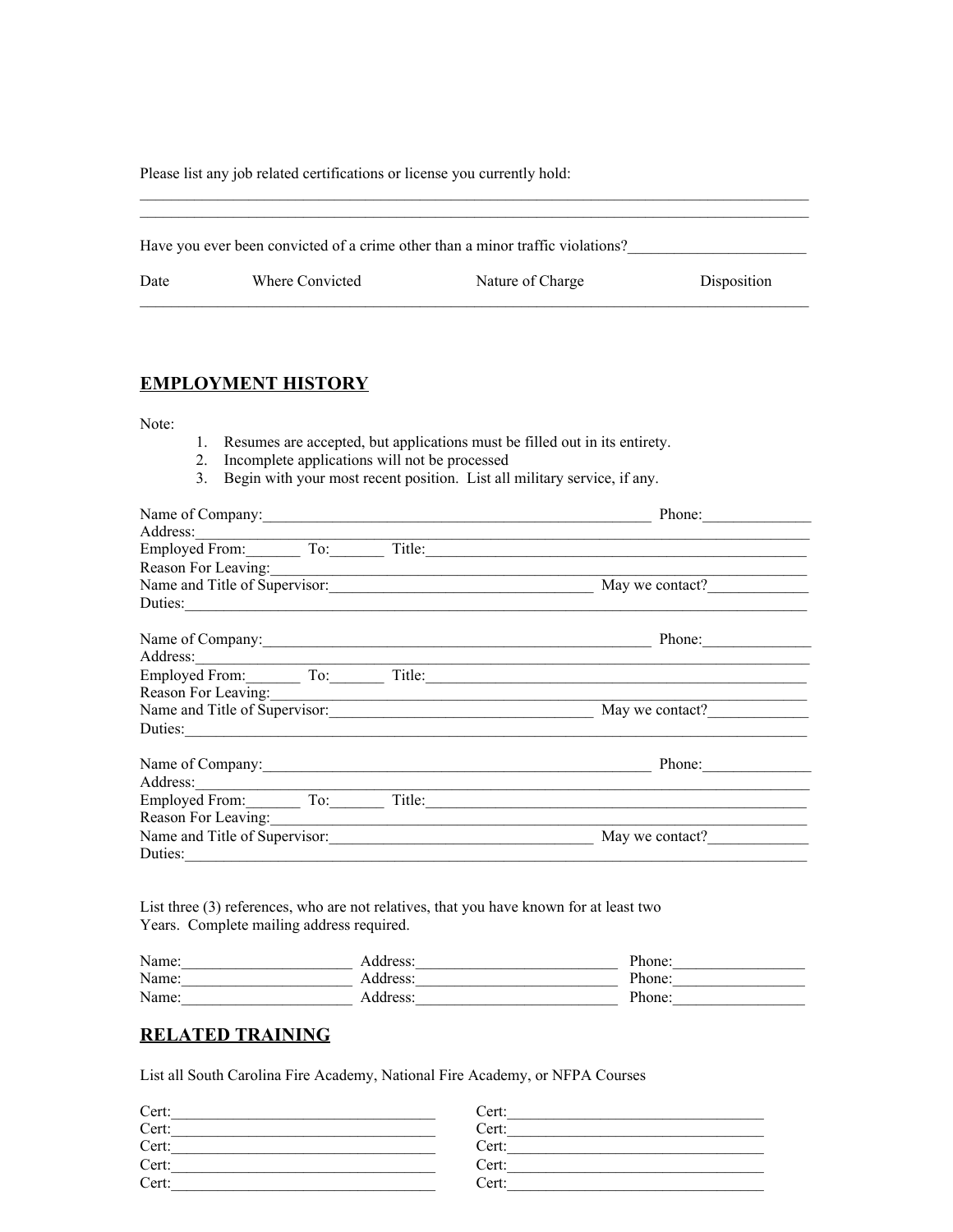| $\sim$<br>`ert∙<br>UU. | ∴`art∙<br>u.                  |
|------------------------|-------------------------------|
| $\sim$<br>Cert:        | ⌒<br>∵`ort∙∶<br>∿⊥ւ.          |
| Cert:                  | $\sim$<br>$'$ ort $'$<br>∿ււ. |

## **NARRATIVE**

In 150 words or less, tell us why you would like to be a Firefighter for our District, and how you would be an asset to our District.



### **ACKNOWLEDGEMENTS**

#### **Please read carefully before submitting this application**

I certify that all my answers in this application are true and complete to my best knowledge; and I understand that this application will remain active for ninety (90) days only.

I authorize the Slater-Marietta Fire District permission to contact schools, references, and others, (NCIC) in its investigation. I release the District and the party providing the information from any liability. I understand that any false or misleading answers in this application or other pre-application inquiry are grounds for rejection of my application or immediate termination.

If accepted I will comply with all the District policies and rules found in the policy manual. I understand that my first six (6) months of membership is a probationary period and I can be terminated for any reason. After this time, I understand that I serve at the pleasure of the Fire Commissioners.

The residents and visitors of our district expect and deserve the highest level of service. This can only be attained by professional training and a consistent response by our members. To meet these needs the following are requirements of Membership for the Slater-Marietta Fire District.

1.) All members are **REQUIRED** to attend 50% of all company training. Meetings are typically held on the second and fourth Mondays of each month, unless otherwise advised.

2.) All members are **REQUIRED** to respond to 5% of all alarm activations.

3.) All personnel are **REQUIRED** to obtain all necessary training as soon as possible.

4.) All applicants are **REQUIRED** to submit all hepatitis (B) records.

I understand that any and all equipment issued to me by the Slater-Marietta Fire District remains the property of the District and will be returned in good repair at my departure.

All prospective members are **REQUIRED** to furnish a three (3) year drivers record, along with this application, at their cost.

Do you understand the above statements  $\lceil \quad \rceil$  yes  $\lceil \quad \rceil$  no?

**Signature:\_\_\_\_\_\_\_\_\_\_\_\_\_\_\_\_\_\_\_\_\_\_\_\_\_\_\_\_\_\_\_\_\_\_\_\_\_\_\_\_\_\_\_\_\_\_\_ Date:\_\_\_\_\_\_\_\_\_\_\_\_\_\_\_\_\_\_\_\_\_\_\_\_\_\_\_**